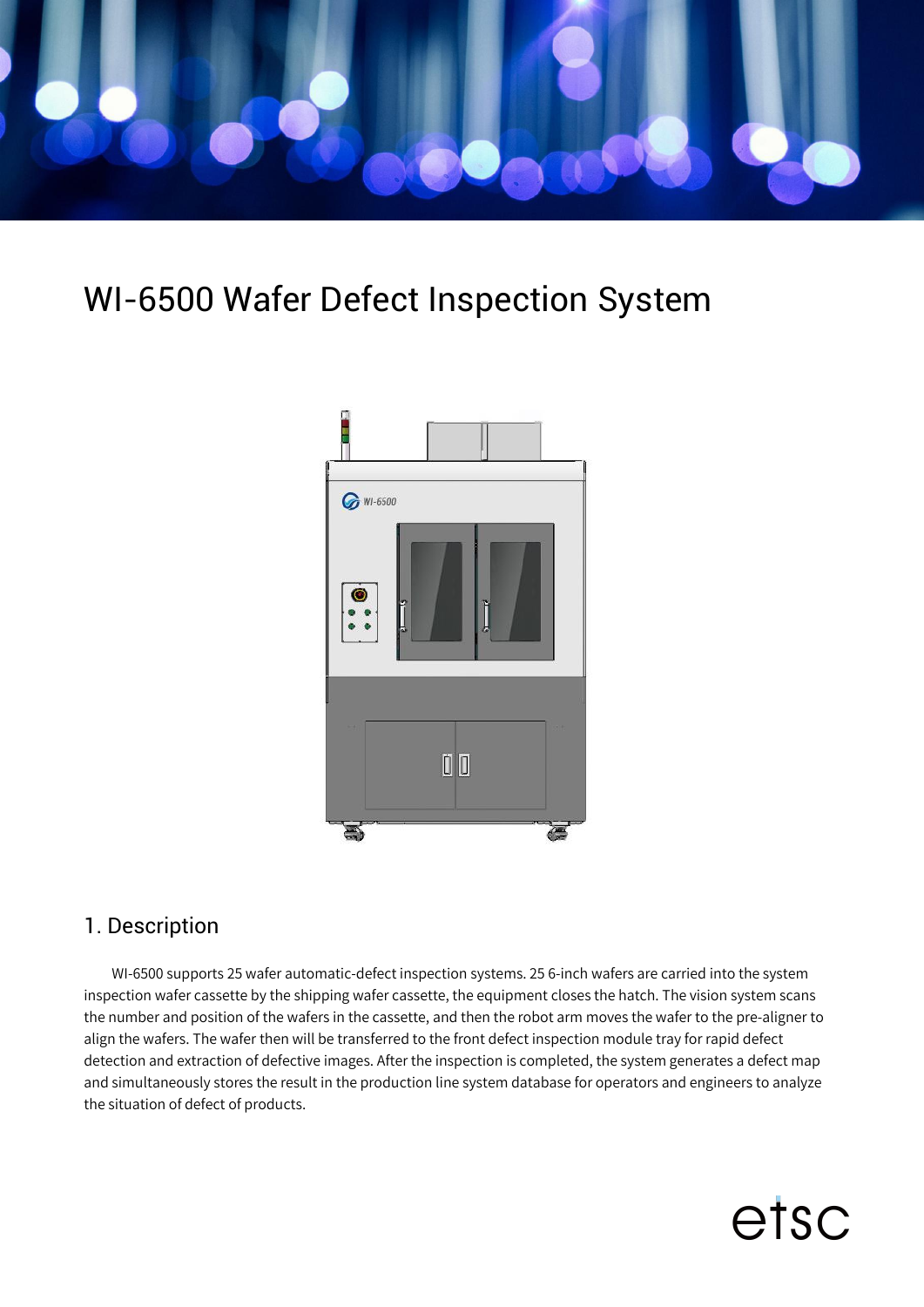

## 2. Specifications

| Defect detection system                                 |                                                                                                                                                 |           |  |
|---------------------------------------------------------|-------------------------------------------------------------------------------------------------------------------------------------------------|-----------|--|
| Detection type                                          | Brightfield and darkfield                                                                                                                       | OK        |  |
| Imaging type                                            | Color / black and white                                                                                                                         | OK        |  |
| Detection magnification                                 | 1.25X, 2.5X, 5X, 10X, 20X                                                                                                                       | OK.       |  |
| Defect review                                           | Manual / automatic defect review                                                                                                                | <b>OK</b> |  |
| Measurement results upload to<br>production line system | Interface test results with production line systems                                                                                             | OK        |  |
| Automatic classification of defects                     | Quickly and accurately classify and summarize defect areas, sizes, etc.                                                                         | <b>OK</b> |  |
| Measurement time                                        | Each wafer $\leq$ 30min (6inch)                                                                                                                 | OK        |  |
| Defect capture rate                                     | Typical: 99% @3 pixels size defects                                                                                                             | OK        |  |
| Defect loss rate                                        | Typical: 1%                                                                                                                                     | OK        |  |
| Recheck rate                                            | Typical: 1%                                                                                                                                     | OK        |  |
| Anti-vibration platform                                 | The device needs to be equipped with a vibration isolation platform to prevent<br>detection results from being disturbed by external vibrations | OK        |  |

## etsc